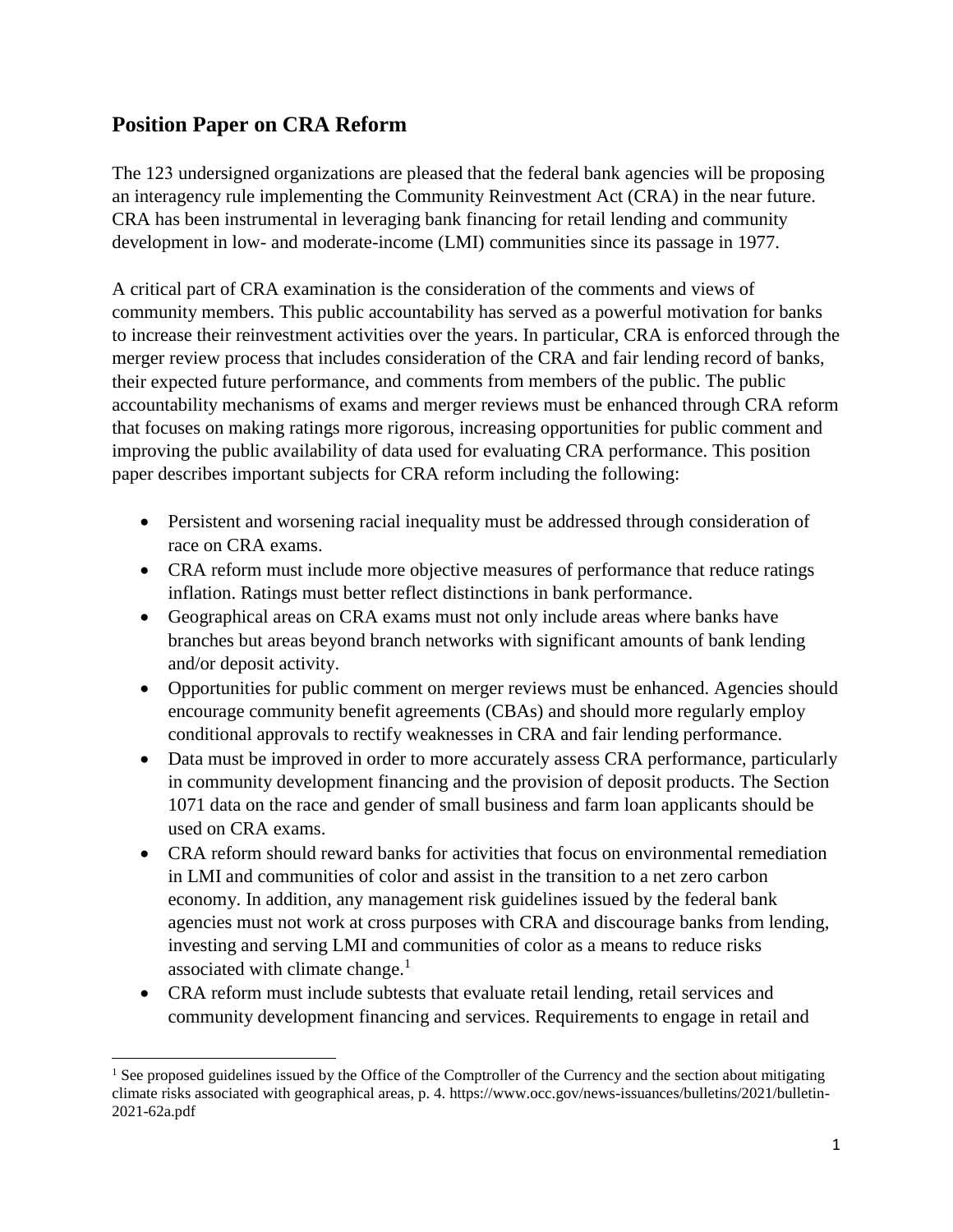community development activities must not be relaxed for banks that are currently examined for their performance on these activities.

## **Add consideration of race to CRA exams: include race on CRA subtests and performance measures**

Since redlining disproportionately victimized communities of color and glaring racial disparities remain as documented recently by Martinez and Kirchner,<sup>2</sup> we believe that the federal bank regulatory agencies must incorporate race explicitly on CRA exams. Before the CRA regulatory reforms in 1995, federal CRA exams conducted data analysis regarding applications from and loans to people of color as part of Factor D, which considered special purpose credit programs.<sup>3</sup>

In addition, on a state level, Massachusetts CRA exams scrutinize lending to various racial and ethnic groups of borrowers. In a NCRC paper on CRA applied to mortgage companies in Massachusetts, we found that fair lending reviews accompanying CRA exams consisted of descriptive statistical analysis comparing the percent of applications submitted by people of color to the percent of the population that was people of color and the percent of applications submitted by people of color to all lenders in the state.<sup>4</sup>

In a recent white paper co-authored with Relman Colfax PLLC, NCRC suggested that performance measures examining lending by race like those in the Massachusetts CRA exams could contribute to CRA ratings under a variety of approaches that would pass the strict scrutiny standard and would be found constitutional.<sup>5</sup> The paper recommended that on an interagency basis, the federal bank agencies should conduct periodic statistical studies and identify metropolitan areas and rural counties that either experience ongoing discrimination or exhibit significant racial disparities in access to credit.

### *Use performance measures assessing lending to people of color*

In the geographical areas with significant disparities, fair lending performance measures like percent of loans to people of color could contribute to CRA ratings. The performance measures

<sup>2</sup> Emmanuel Martinez and Lauren Kirchner, *The Secret Bias Hidden in Mortgage-Approval Algorithms*, August 25, 2021, in the Markup, [https://themarkup.org/show-your-work/2021/08/25/how-we-investigated-racial-disparities-in](https://themarkup.org/show-your-work/2021/08/25/how-we-investigated-racial-disparities-in-federal-mortgage-data)[federal-mortgage-data](https://themarkup.org/show-your-work/2021/08/25/how-we-investigated-racial-disparities-in-federal-mortgage-data) and [https://themarkup.org/denied/2021/08/25/the-secret-bias-hidden-in-mortgage-approval](https://themarkup.org/denied/2021/08/25/the-secret-bias-hidden-in-mortgage-approval-algorithms)[algorithms](https://themarkup.org/denied/2021/08/25/the-secret-bias-hidden-in-mortgage-approval-algorithms)

<sup>&</sup>lt;sup>3</sup> For an example, consider the CRA exam of Signet Bank,

<https://www.federalreserve.gov/dcca/cra/1996/460024.pdf>

<sup>4</sup> Josh Silver, NCRC, *Massachusetts CRA For Mortgage Companies: A Good Starting Point For Federal Policy*, July 2021, https://ncrc.org/massachusetts-cra-for-mortgage-companies-a-good-starting-point-for-federal-policy/

<sup>5</sup> Brad Blower, General Counsel, NCRC; Josh Silver, Senior Policy Advisory, NCRC; Jason Richardson, Director of Research and Evaluation, NCRC; Glenn Schlactus, Partner, Relman Colfax PLLC; Sacha Markano-Stark, Attorney, Relman Colfax PLLC, *Adding Robust Consideration Of Race To Community Reinvestment Act Regulations: An Essential And Constitutional Proposal*, NCRC, September 2021, https://ncrc.org/adding-robust-consideration-ofrace-to-community-reinvestment-act-regulations-an-essential-and-constitutional-proposal/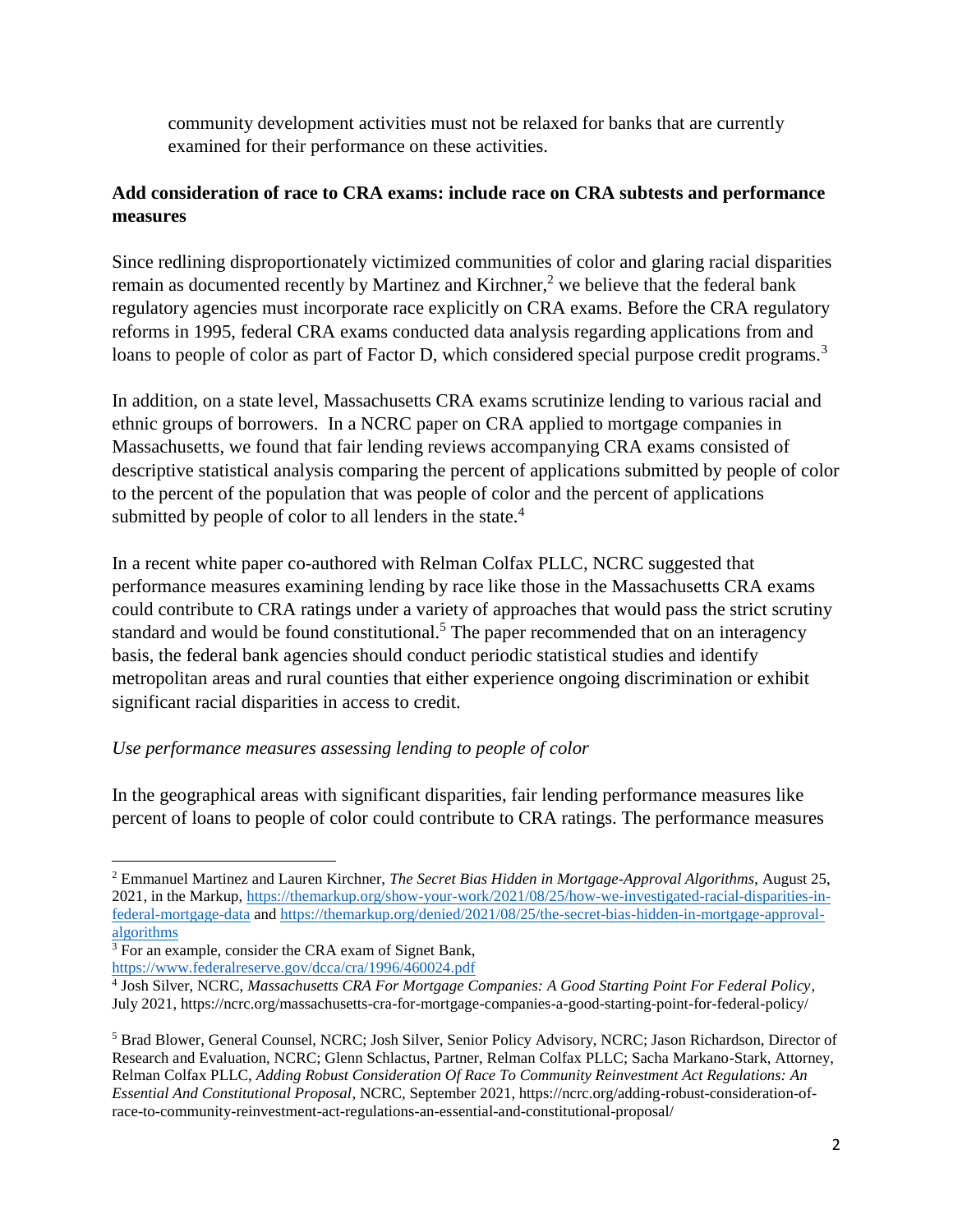could receive separate ratings or scores and thereby contribute to the ratings for the subtests and for the overall rating. Alternatively, the performance on the racial and ethnic measures could boost a rating if the performance is commendable. We would prefer the first alternative but offer the second in the interests of presenting various options for assuring success against a strict scrutiny standard. Of course, as occurs currently in federal CRA evaluations, if a fair lending review uncovers discrimination, the CRA exam should lower a bank's rating, particularly if the discrimination is not confined to a rogue employee or branch office but is widespread across the institution.

### *Add a category of underserved tracts to the subtests*

In addition to performance measures for people of color, we suggest that the federal bank agencies consider developing a category of underserved tracts. The subtests of the CRA exam would then examine lending, service and community development activities in these tracts just as the exams now do for LMI tracts. In a previous report, NCRC described that underserved tracts would be identified via a metric of loans per capita (using households as the denominator in home lending and small businesses as the denominator for small business lending).<sup>6</sup> Tracts in the lowest quintile of loans per capita would be designated as underserved. The study found that across the nation, 57% of underserved tract residents, on average, were people of color. Therefore, using underserved tracts on CRA exams would be another way to increase the focus on communities of color.

The NCRC and Relman Colfax PLLC white paper identify several other methods for increasing the attention of CRA exams on people and communities of color. For example, CRA regulations should mandate that assessment areas (AAs) cannot arbitrarily exclude communities of color just like AAs currently cannot capriciously exclude LMI tracts. In addition, on the criteria of innovation and flexibility on the subtests, CRA exams should consider innovative Special Purpose Credit Programs that target formerly redlined communities.<sup>7</sup> Finally, CRA exam performance context analysis should identify communities of color in the AAs that are underserved and whose needs should be addressed by institutions in the area.

 $\overline{\phantom{a}}$ <sup>6</sup> Bruce Mitchell, PhD. and Josh Silver, *Adding Underserved Census Tracts As Criterion On CRA Exams,* NCRC, January 2020, https://ncrc.org/adding-underserved-census-tracts-as-criterion-on-cra-exams/

<sup>7</sup> For a recent Department of Housing and Urban Development Memorandum on these programs, see [https://www.hud.gov/sites/dfiles/FHEO/documents/FHEO\\_Statement\\_on\\_Fair\\_Housing\\_and\\_Special\\_Purpose\\_Pro](https://www.hud.gov/sites/dfiles/FHEO/documents/FHEO_Statement_on_Fair_Housing_and_Special_Purpose_Programs_FINAL.pdf) [grams\\_FINAL.pdf](https://www.hud.gov/sites/dfiles/FHEO/documents/FHEO_Statement_on_Fair_Housing_and_Special_Purpose_Programs_FINAL.pdf)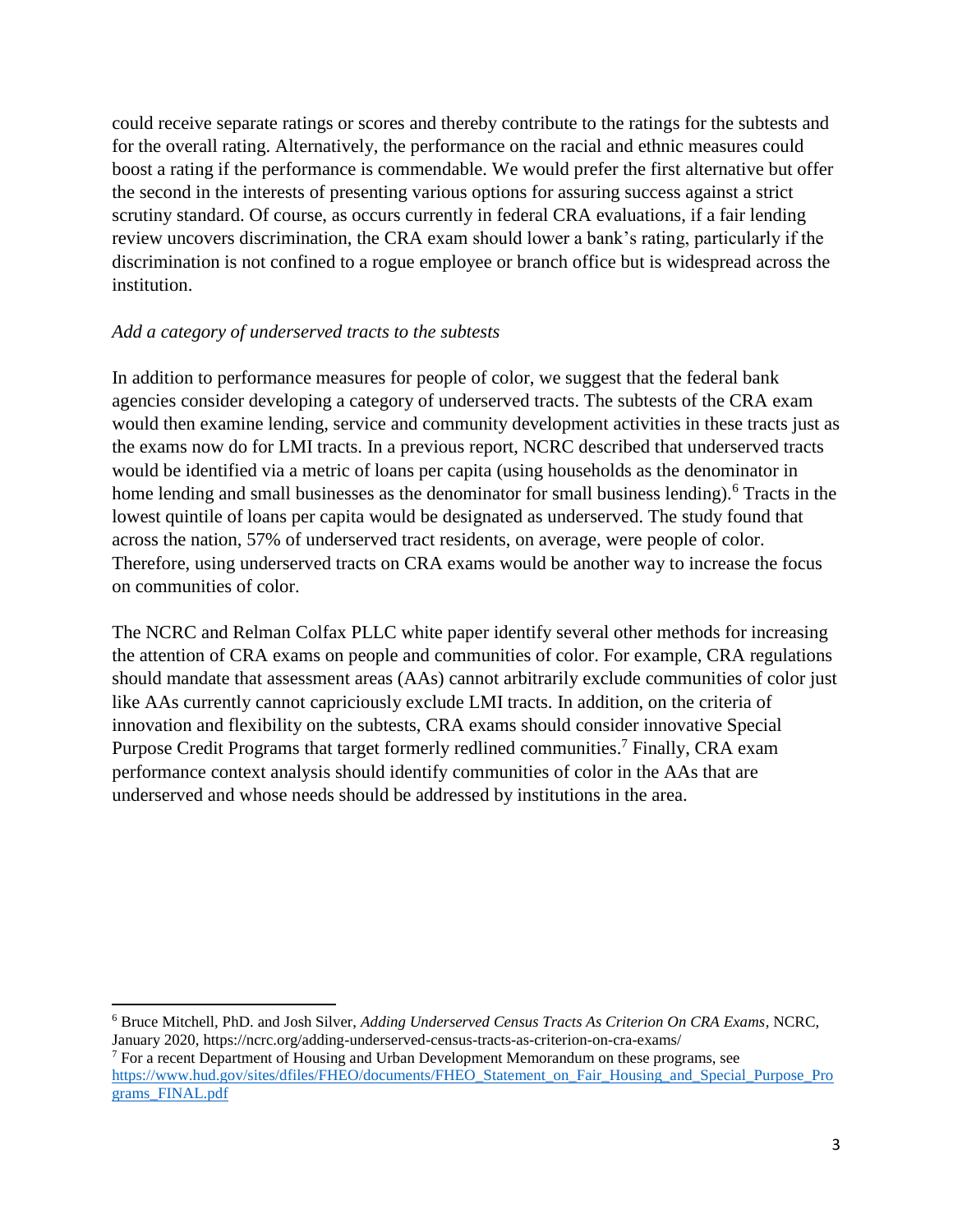### **Decrease CRA grade inflation and increase the accuracy of ratings: move from four ratings categories to five to increase nuance in exam grades**

About 98% of banks pass their CRA exams and 90% receive the rating of Satisfactory.<sup>8</sup> The current ratings distribution does not accurately reveal distinctions in CRA performance. It is implausible, for example, that 90% of banks perform in a manner earning a Satisfactory rating. A more nuanced ratings system would likely split up this large group of 90% of banks and identify those that are performing below Satisfactory and barely passing. We urge the agencies to either adopt five ratings for the overall grade (as is the case on the subtests) and/or adopt a point system of 1 to 100 to complement the four ratings and that can more accurately reveal distinctions of performance.

If ratings more accurately reflect distinctions in performance, we believe that communities of color and LMI communities would receive more loans, investments and services. Many banks receiving lower ratings or points (if a point system is adopted) would be motivated to improve their performance by increasing their lending, investments and services in communities targeted by CRA. Research has demonstrated that CRA already boosts lending in LMI communities.<sup>9</sup> We believe that this impact would be magnified if ratings were more rigorous.

### *Thresholds and performance ranges could be difficult to implement*

The Federal Reserve Board's (FRB's) Advance Notice of Proposed Rulemaking (ANPR) discussed creating numerical thresholds that would contribute to ratings on the subtests.<sup>10</sup> For example, if a bank made a percentage of retail loans that was 70% of its peers or 65% of the portion of households that were LMI, the bank would be presumed to be performing at a Satisfactory level. The ANPR further discussed creating performance ranges with these two benchmarks that would correspond to various ratings.

The ANPR did not discuss how or whether the specific thresholds chosen would reduce the skewing of the ratings and lack of distinctions in the ratings discussed above. Moreover, NCRC demonstrated in its comments that the thresholds and performance ranges likely would need to

 $\overline{\phantom{a}}$ 8 Josh Silver and Jason Richardson, *Do CRA Ratings Reflect Differences In Performance: An Examination Using Federal Reserve Data,* NCRC, May 2020*,* [https://ncrc.org/do-cra-ratings-reflect-differences-in-performance-an](https://ncrc.org/do-cra-ratings-reflect-differences-in-performance-an-examination-using-federal-reserve-data/)[examination-using-federal-reserve-data/](https://ncrc.org/do-cra-ratings-reflect-differences-in-performance-an-examination-using-federal-reserve-data/)

<sup>9</sup> Lei Ding and Leonard Nakamura, *Don't Know What You Got Till It's Gone: The Effects of the Community Reinvestment Act (CRA) on Mortgage Lending in the Philadelphia Market*, Working Paper No. 17-15, June 19, 2017, [https://papers.ssrn.com/sol3/papers.cfm?abstract\\_id=2991557,](https://papers.ssrn.com/sol3/papers.cfm?abstract_id=2991557) and Lei Ding, Raphael Bostic, and Hyojung Lee, *Effects of the CRA on Small Business Lending*, Federal Reserve Bank of Philadelphia, WP 18-27, December 2018, [https://www.philadelphiafed.org/community-development/credit-and-capital/effects-of-the-community](https://www.philadelphiafed.org/community-development/credit-and-capital/effects-of-the-community-reinvestment-act-cra-on-small-business-lending)[reinvestment-act-cra-on-small-business-lending.](https://www.philadelphiafed.org/community-development/credit-and-capital/effects-of-the-community-reinvestment-act-cra-on-small-business-lending)

<sup>&</sup>lt;sup>10</sup> Federal Reserve Board, Advance Notice of Proposed Rulemaking (ANPR), Community Reinvestment Act Regulation BB Docket No. R-1723, RIN 7100-AF94, Federal Register, Vol. 85, No. 202, Monday, October 19, 2020, Proposed Rules, [https://www.federalreserve.gov/aboutthefed/boardmeetings/files/cra-memo-20200921.pdf.](https://www.federalreserve.gov/aboutthefed/boardmeetings/files/cra-memo-20200921.pdf) To see the Federal Register notice, [https://www.federalregister.gov/documents/2020/10/19/2020-21227/community](https://www.federalregister.gov/documents/2020/10/19/2020-21227/community-reinvestment-act)[reinvestment-act](https://www.federalregister.gov/documents/2020/10/19/2020-21227/community-reinvestment-act) and for a copy of the PDF, [https://www.govinfo.gov/content/pkg/FR-2020-10-19/pdf/2020-](https://www.govinfo.gov/content/pkg/FR-2020-10-19/pdf/2020-21227.pdf) [21227.pdf](https://www.govinfo.gov/content/pkg/FR-2020-10-19/pdf/2020-21227.pdf)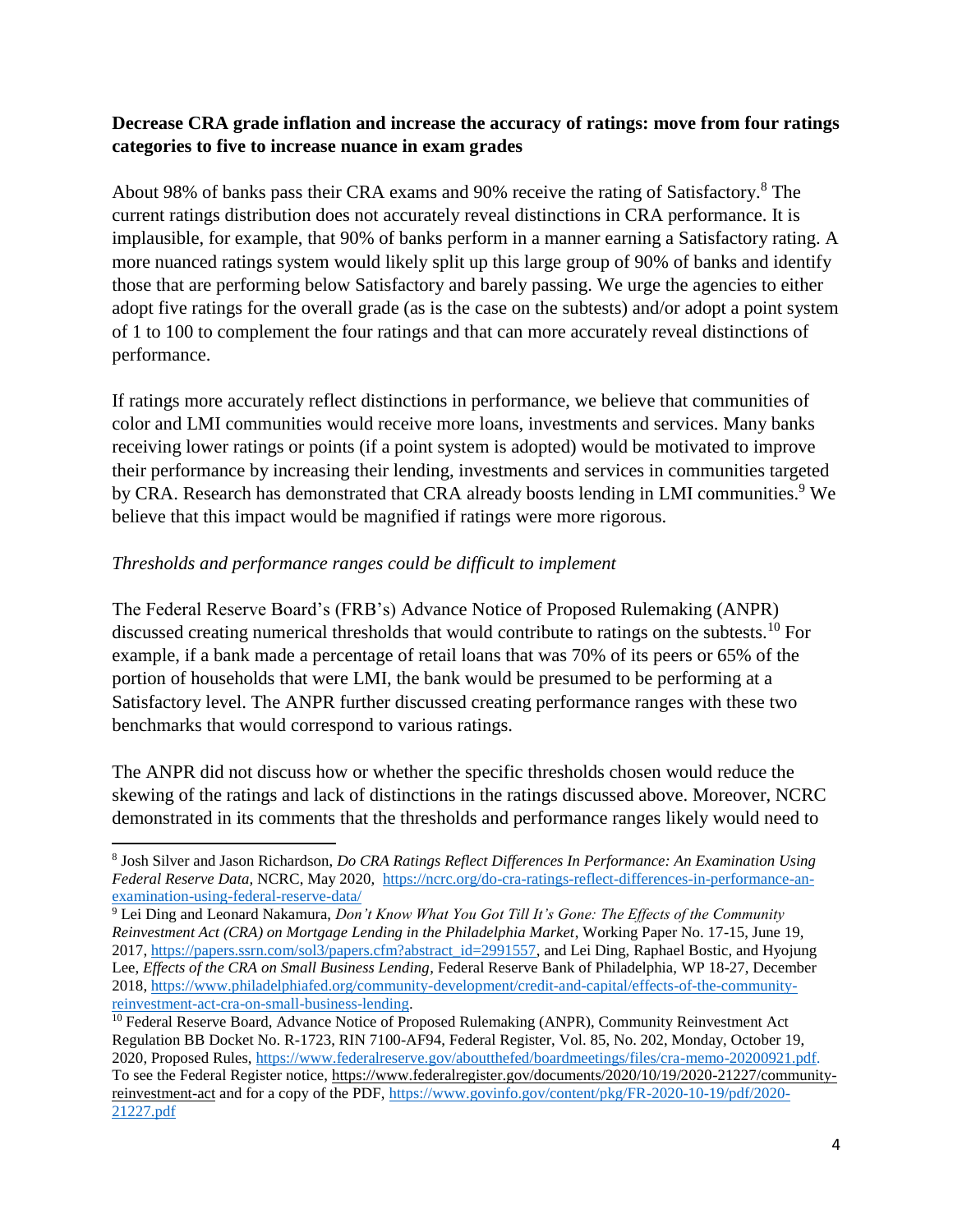be different in order to accurately rate banks, at least in home lending, in metropolitan areas with different housing costs.<sup>11</sup> This would make it more difficult to use thresholds and ranges which possibly could need to vary based on the demographics and economic conditions across AAs.

### *Consider as an alternative, guidance on using demographic and industry peer benchmarks*

As an alternative to these thresholds and performance ranges, the agencies could consider altering the guidance on ratings in Appendix A in the regulation.<sup>12</sup> For example, Appendix A now reads that banks could earn Outstanding on the criterion of distribution of loans when they achieved, "An excellent distribution, particularly in its assessment area(s), of loans among individuals of different income levels." This guidance is not meaningful. It would be much more helpful to a CRA examiner if it instead advised that Outstanding performance on this criterion is generally achieved if a bank issued a significantly higher percentage of loans to LMI borrowers than its peers and had a percentage of loans that was higher or comparable to the percentage of households that were LMI (the demographic threshold is harder to achieve due to a portion of low-income households not being able to afford homeownership).

Likewise, to achieve Satisfactory on this criterion, the bank would need to offer a percentage of loans comparable to that of its peers.<sup>13</sup> Finally, banks below and far below their industry peers on the performance measure would earn Needs-to-Improve and Substantial Noncompliance, respectively, on this criterion. This approach adjusts for economic and demographic factors more readily than choosing specific thresholds and performance ranges while also clearly differentiating banks based on their percentage of loans in relation to demographic and peer benchmarks.

## **Assessment areas must cover the great majority of a bank's loans or deposits and include a diversity of areas**

## *Recalibrate assessment areas to match with the scope of lending and deposit-taking*

 $\overline{\phantom{a}}$ 

Currently, most of a typical bank's lending activity is covered by AAs on CRA exams.<sup>14</sup> AAs generally correspond to geographical areas where banks have branches. However, as more banks increase their lending beyond their branch network and as newer online lenders continue to be

<sup>&</sup>lt;sup>11</sup> NCRC Comment On Federal Reserve Board's Advance Notice Of Proposed Rulemaking Regarding The Community Reinvestment Act – February 2021, pp. 49-50, [https://ncrc.org/ncrc-comment-on-federal-reserve](https://ncrc.org/ncrc-comment-on-federal-reserve-boards-advance-notice-of-proposed-rulemaking-regarding-the-community-reinvestment-act-february-2021/)[boards-advance-notice-of-proposed-rulemaking-regarding-the-community-reinvestment-act-february-2021/](https://ncrc.org/ncrc-comment-on-federal-reserve-boards-advance-notice-of-proposed-rulemaking-regarding-the-community-reinvestment-act-february-2021/) <sup>12</sup>Appendix A to Part 228 – Ratings, [https://www.ecfr.gov/current/title-12/chapter-II/subchapter-A/part-](https://www.ecfr.gov/current/title-12/chapter-II/subchapter-A/part-228/appendix-Appendix%20A%20to%20Part%20228)[228/appendix-Appendix%20A%20to%20Part%20228](https://www.ecfr.gov/current/title-12/chapter-II/subchapter-A/part-228/appendix-Appendix%20A%20to%20Part%20228)

<sup>&</sup>lt;sup>13</sup> To earn High Satisfactory on the lending test, the bank would need to have a percentage of loans higher than industry peers and comparable to the demographic benchmark. Low Satisfactory would be earned if a bank was within a range of a certain number of percentage points (3 to 5) below industry peers and below the demographic benchmark.

<sup>14</sup> Bhutta and Popper, *The 2014 Home Mortgage Disclosure Act*; Laurie Goodman, Jun Zhu, and John Walsh, *The Community Reinvestment Act: Lending Data Highlights*, November 2018, Urban Institute,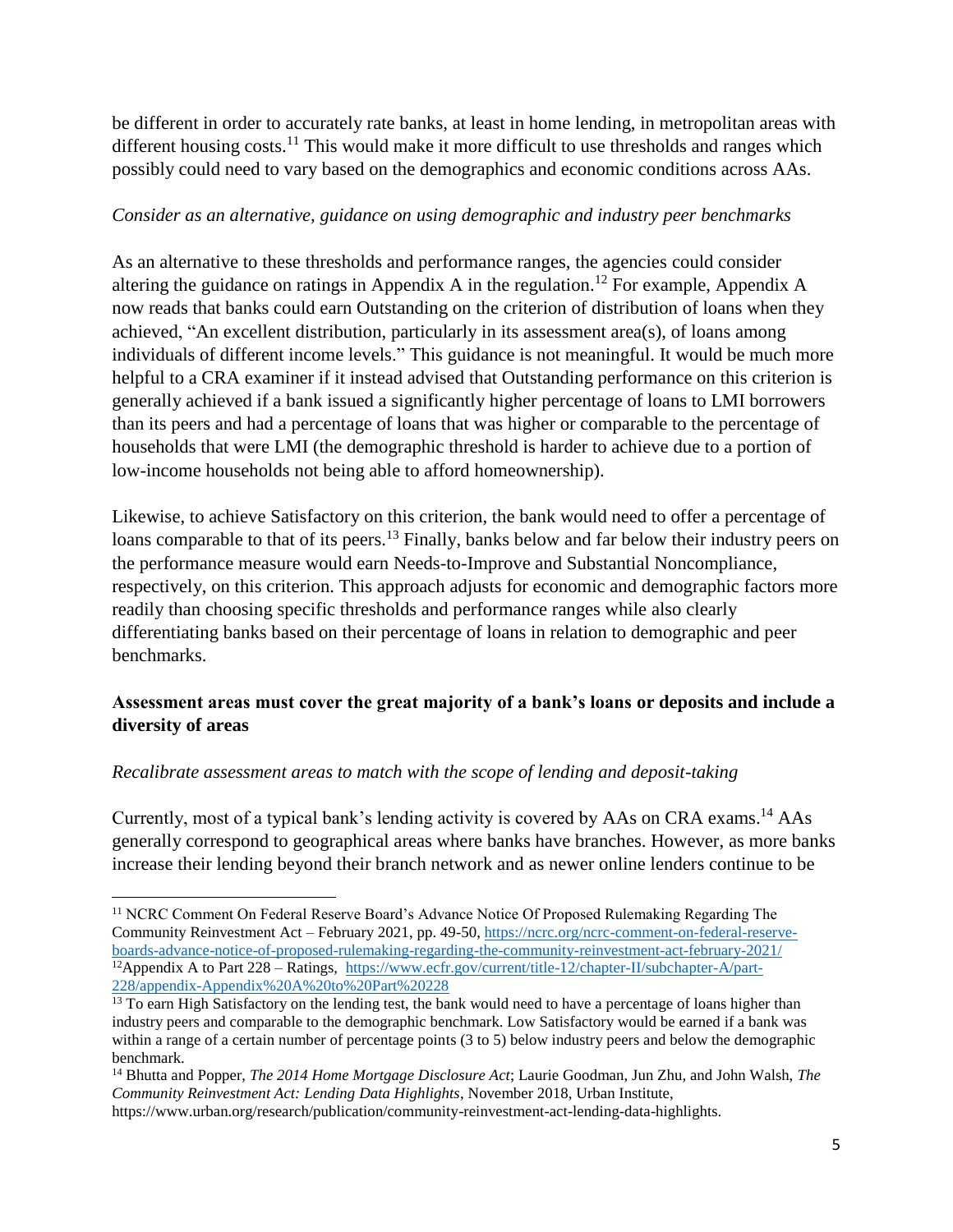granted bank charters, the designation of AAs where bank branches are located will become less effective in capturing the majority of retail lending.

Research has demonstrated that banks make a higher percentage of their loans to LMI borrowers and census tracts in their AAs than in areas that are not designated as AAs on their CRA exams.<sup>15</sup> This makes intuitive sense because banks will try harder to make loans to LMI populations where they are rated.

In several cases, digital banks make loans nationally but only have a single AA where their headquarters are located. To keep pace with the shift to digital banking, AA reform should ensure that evaluations focus on areas where banks are active in lending and deposit-taking. Therefore, the agencies must establish AAs outside of branch networks and bank headquarters.

# *Regulators should provide clarity regarding where activity is significant enough to merit a designation as an assessment area*

The FRB's ANPR proposed a reasonable idea that new AAs be established in areas beyond bank branches wherever a bank makes a threshold of loans such as 100 or 250 loans. The ANPR estimated that about 157 banks would be required to designate so called lending-based AAs under this approach. However, the ANPR did not estimate how many new AAs, on average, these banks would need to create nor did it estimate the impact for banks of different sizes as measured by either assets or volume of deposits or loans. We call on the federal banking agencies to provide a more complete picture of the impacts of lending-based AAs in terms of the percentage of total lending activity covered and the number of AAs for banks classified by size. For online banks that offer deposit products and services and do not provide retail loans, the agencies must explore and describe deposit-based AAs for capturing their activities.

# *Assessment areas should include a diversity of places, including urban, rural, tribal and counties with high percentages of people of color*

We also call on the agencies to not only require new AAs for states with significant loans beyond branch footprints but also a diversity of local AAs including large and smaller metropolitan areas rural counties and Native American reservations. This is important so that in addition to the largest cities being served by the new AAs, smaller cities and rural areas benefit from the likely increase in lending and investing in LMI and other underserved communities.

The number of local areas inside a state to be designated as AAs can be determined based on an analysis of the feasibility of doing so for banks of different sizes that matches their capacities. As stated above, a fuller interagency analysis than what was presented in the FRB's ANPR is needed for stakeholders to make informed comments.

 $\overline{\phantom{a}}$ <sup>15</sup> See Ding above and Urban Institute, Housing Finance Policy Center, January 2022, *Bank lending outside CRA assessment areas*, [https://naahl.org/wp-content/uploads/2022/01/Urban-CRA\\_Project-CRA-Assessment-Areas](https://naahl.org/wp-content/uploads/2022/01/Urban-CRA_Project-CRA-Assessment-Areas-v12.pdf)[v12.pdf](https://naahl.org/wp-content/uploads/2022/01/Urban-CRA_Project-CRA-Assessment-Areas-v12.pdf)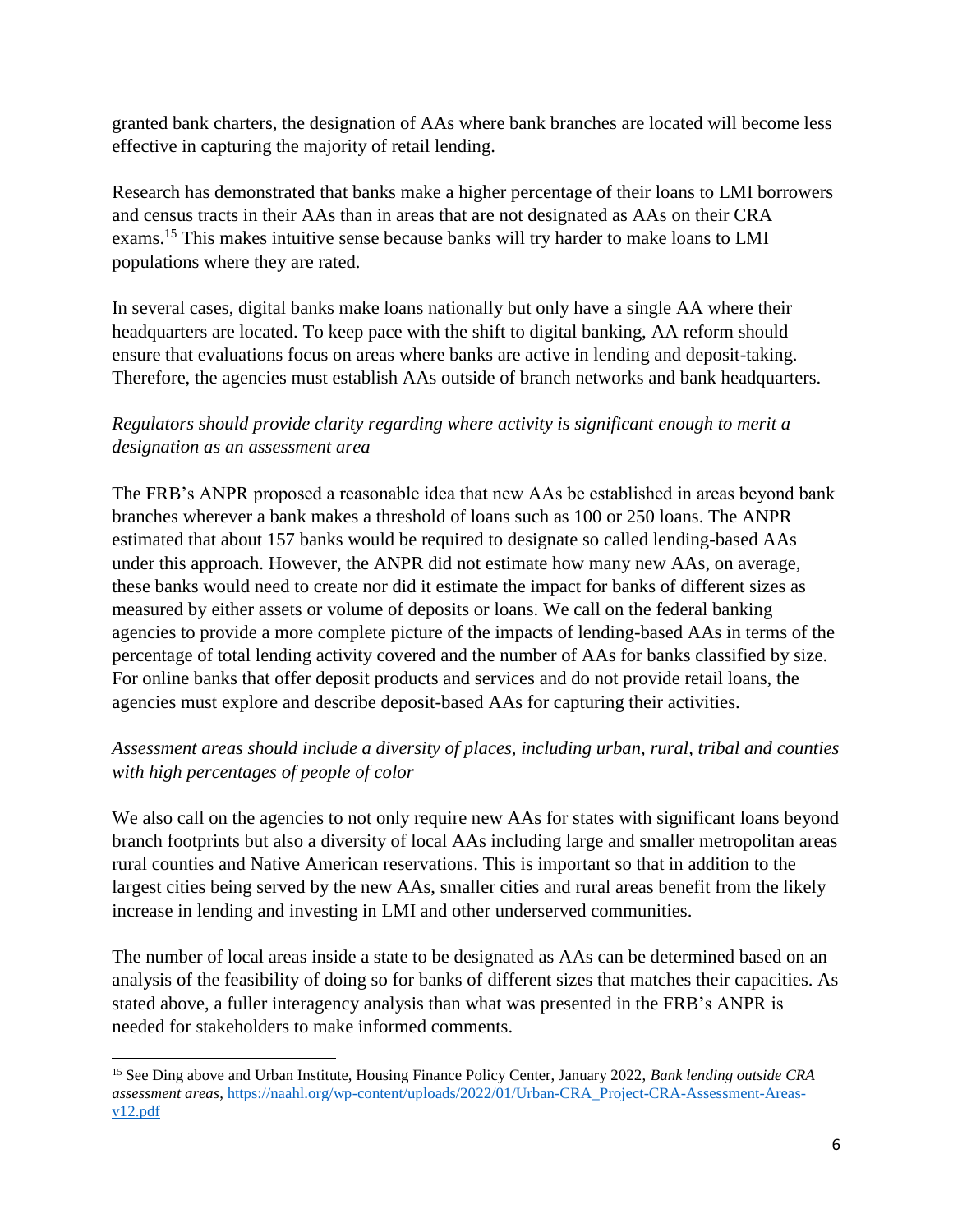The agencies should develop a balancing test that will ensure that an online bank has AAs that capture a substantial share of its lending activity or deposit taking, but that are not so expansive as to undermine the depth of activities undertaken by the financial institution. The two-part test would be applicable to smaller institutions where areas of significant activity would still represent only a small amount in absolute terms of lending or deposit-taking. For example, if including enough AAs to reach 75 percent of total loans (or another share criterion) required the lender to include areas with only a de minimis amount of retail or community development activity, then there would be a risk that the marginal impact or value of each additional AA would be low.

## *The agencies should assess if assessment areas for lending and community development tests should always be the same*

The agencies should assess whether assessment area designation should be the same or different for retail and community development activities. Fewer and larger areas may work better for community development since these activities are more difficult to execute. Opportunities and needs may also be more readily available on a state level than in smaller local areas in some cases.

### *Exams should consider activities in partnerships when determining assessment areas*

Some chartered institutions work with third-party non-banks to provide credit or deposit accounts. Increasingly, the banks offer accounts within a "banking-as-a-service" framework, where the bank performs virtually all of the activities associated within the business of banking as well as those required for compliance. In spite of that scope of commitment, the lending and deposit-taking that occurs through these partnerships is almost uniformly excluded from CRA exam scrutiny.

Regulators should clarify that activity that occurs through third-party relationships should also come with community reinvestment obligations. In cases where banks have multiple partners, the scope of activity should be considered in aggregate for determining qualification for AA coverage. For example, if a bank partners with three non-banks to make a total of 200 loans in a metropolitan area, and the threshold for an AA is 100 loans, then the bank should be evaluated for its performance even if no single partnership produces 100 loans individually. Thresholds for deposit-taking should also be collapsed into aggregated baskets for the purposes of determining AAs.

### **CRA enforcement must be enhanced by more rigorous merger reviews**

The major enforcement of CRA occurs during the merger application process in which the federal bank agencies are required to consider the CRA and fair lending performance of the merging banks as well as the probable (future) impacts of the merger on meeting convenience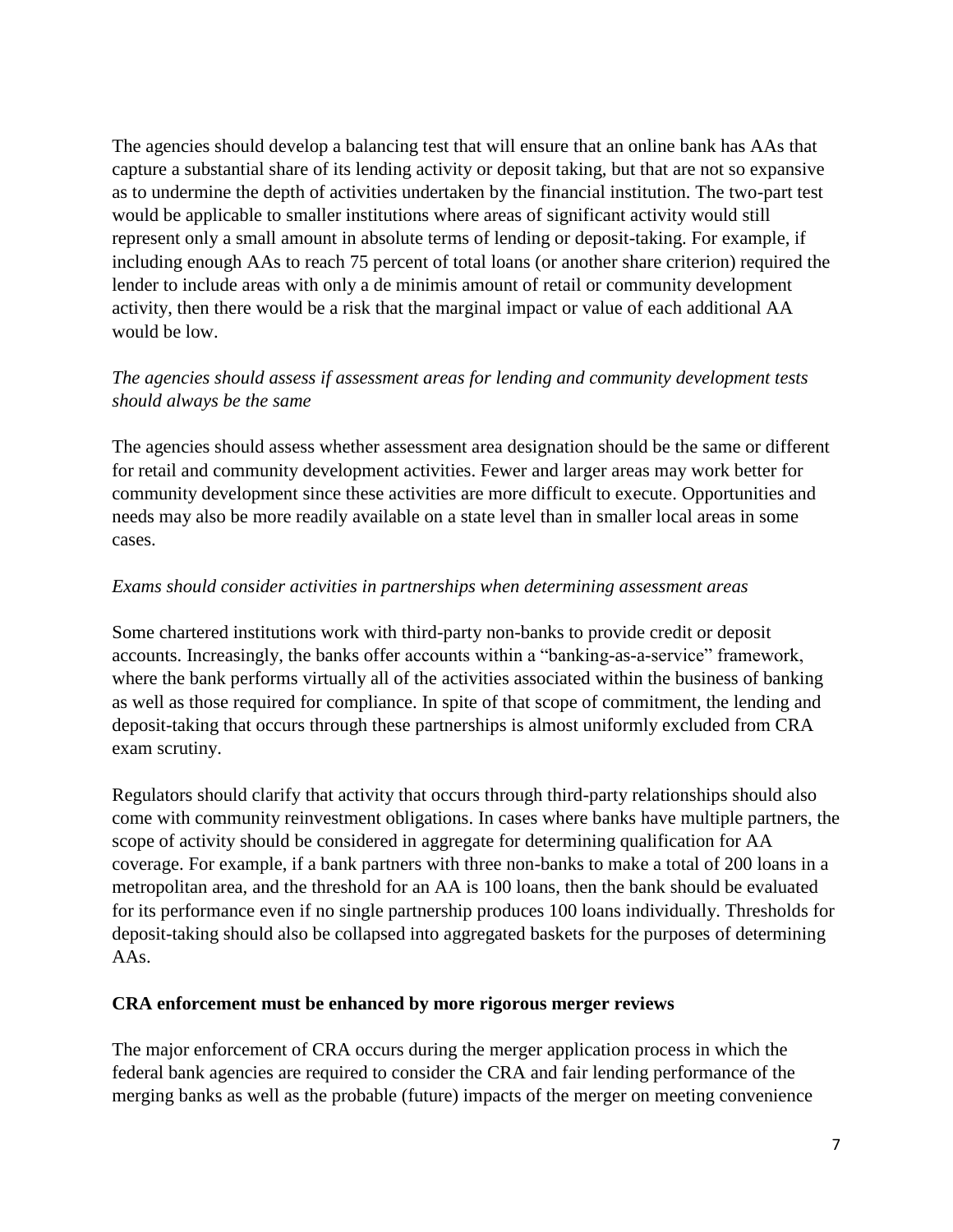and needs of the community to be served. If agencies mostly approve merger applications without rigorous reviews and periodic conditional approvals or denials when warranted, then communities are more likely to experience the negative impacts of mergers such as branch closures and are less likely to benefit from increases in lending, investments and bank services. Moreover, if the rigor of CRA ratings are not bolstered by CRA reform, then the CRA review aspect of merger reviews will not be an effective accountability device motivating banks to affirmatively serve the needs of communities.

A critical step to improve the rigor of merger reviews is to provide more opportunities for the impacted communities to comment. During consideration of merger applications, the agencies will periodically ask the banks follow-up questions in response to community group comments. In addition, banks will sometimes respond to community group comments. In both instances (when the agencies ask questions and when the bank replies), the agencies are inconsistent regarding informing community groups and sharing relevant documents with community groups. Also, when a bank responds in writing, the agencies do not clarify whether there is an opportunity for a rebuttal and when the community group should deliver any response. More opportunities for dialogue provide more information and nuance regarding banks' CRA and fair lending performance for the agencies, which is likely to improve their decisions on merger applications.

Banks have a legal requirement to demonstrate a public benefit as a result of their merger applications.<sup>16</sup> Occasionally, they will negotiate a community benefits agreement (CBA) with community groups that promise specific levels of lending, investment and services in the future for LMI neighborhoods and communities of color. The agencies should encourage CBAs and issue more conditional merger approvals requiring improvements in CRA and fair lending performance in geographical areas where CRA and fair lending performance is lagging or in areas with significant anti-trust concerns.

The input of communities in affected areas, as expressed through CBAs, should be a factor in the decision to approve mergers. To ensure that CBAs are meaningful, regulators should hold institutions accountable to provide evidence that they have met the terms of their stated commitments. Meeting the goals of CBAs should be a factor that influences the rating in the merged banks' next CRA exam. When an exam reveals that a merged institution met or exceeded the terms of a CBA, the entity should receive additional credit. Conversely, when an exam finds that a bank fell far short of the targets in its CBA, this performance should be a negative factor on the CRA exam.

### **Data improvements imperative to rate banks rigorously and to identify community needs**

The ability of CRA exams to measure banks' responsiveness to community needs improves when data on bank activities is enhanced. In particular, CRA exam reviews of community development financing of affordable housing, community facilities and economic development have been hamstrung by a lack of robust data on these activities. CRA exams now present tables

<sup>&</sup>lt;sup>16</sup> NCRC Comments On DOJ Merger Review Guidelines, October 2020, p. 10, [https://www.ncrc.org/ncrc](https://www.ncrc.org/ncrc-comments-on-doj-merger-review-guidelines/)[comments-on-doj-merger-review-guidelines/](https://www.ncrc.org/ncrc-comments-on-doj-merger-review-guidelines/)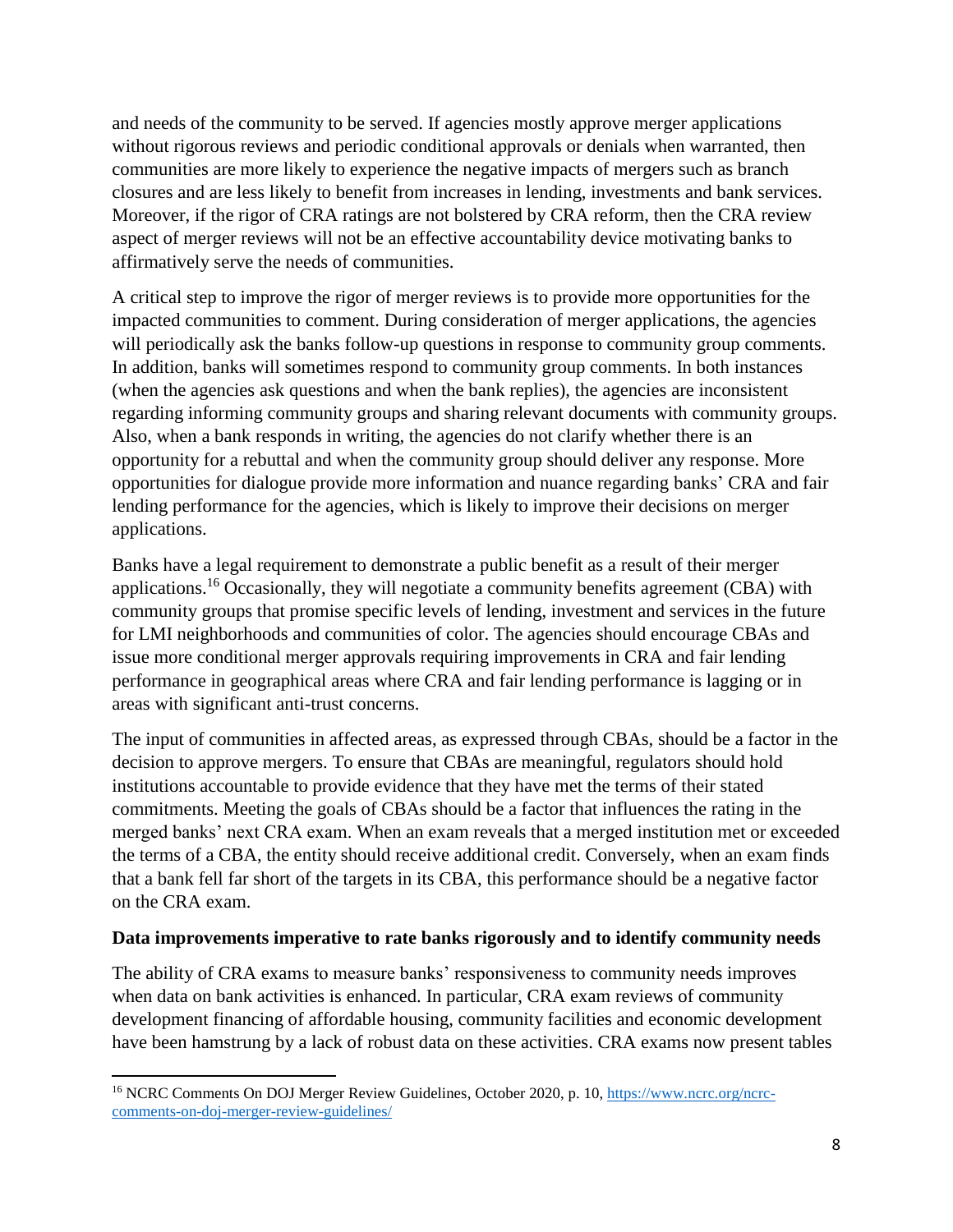of varying detail and quality on community development financing in AAs. Also, within the AAs, CRA exams do not contain information about whether census tracts or counties, particularly underserved areas, are receiving adequate amounts of community development financing.

## *Enhance data on community development activities*

Recognizing these shortcomings, the FRB's ANPR asked if data on community development was needed. Stakeholders responded in the affirmative, asking that the data be made available to the public annually, much like existing CRA data, and that the data contain information on the major categories of community development on a census tract level or at least on a county level. At a local level, organizations like the Association for Neighborhood and Housing Development have collected community development data from banks on a voluntary basis for several years, illustrating the feasibility and desirability of collecting this type of data.<sup>17</sup> The Office of the Comptroller of the Currency (OCC) also collects public welfare investment data from banks and provides the public excel documents with data that contains the category of the activities and the geographical area in which the activity occurred for individual banks.<sup>18</sup>

Annual community development financing data would enable the agencies to identify census tracts and/or counties that are receiving adequate or above adequate levels of community development financing and which areas remain underserved. This data would therefore be quite helpful in more accurately evaluating the responsiveness of examined banks to needs for community development financing. In addition, data on housing adequacy, employment levels and other economic and demographic trends on a census tract or county level can be used to see how effectively banks are targeting areas in need.

### *Improve data on low-cost accounts and provide deposit data by income level of census tracts*

Another needed data improvement that the FRB ANPR discussed concerned bank deposits. In order to implement a number of the proposed FRB performance measures, we agree that deposit collection on a county level needs to be improved. In addition, CRA reform must include better data on the number of low-cost deposit accounts banks develop for customers with modest incomes and data on the number and percentage of deposit accounts banks provide to customers in LMI tracts.<sup>19</sup> CRA exams should also assess whether the deposits accounts are active in LMI tracts with robust numbers of transactions per month or whether they are dormant (the database maintained by the Federal Reserve Bank of St. Louis for the Bank On program is a model for data illustrating transaction history). The scores on the qualitative part of the retail service test

<sup>17</sup> Association for Neighborhood and Housing Development, *The State of Bank Reinvestment in New York City: 2017*, p. 104 for the methodology of collecting community development data,

https://anhd.org/sites/default/files/state-of-bank-reinvestment-in-nyc-2017\_may-2018\_final.pdf <sup>18</sup> To view spreadsheets of public welfare investments by bank and geographical area, see [https://www.occ.gov/topics/consumers-and-communities/community-affairs/resource-directories/public-welfare](https://www.occ.gov/topics/consumers-and-communities/community-affairs/resource-directories/public-welfare-investments/index-public-welfare-investments-resource-directory.html)[investments/index-public-welfare-investments-resource-directory.html](https://www.occ.gov/topics/consumers-and-communities/community-affairs/resource-directories/public-welfare-investments/index-public-welfare-investments-resource-directory.html)

<sup>&</sup>lt;sup>19</sup> We understand that data on the location of deposit accounts by census tract might be more feasible to collect than data by the income level of the customer.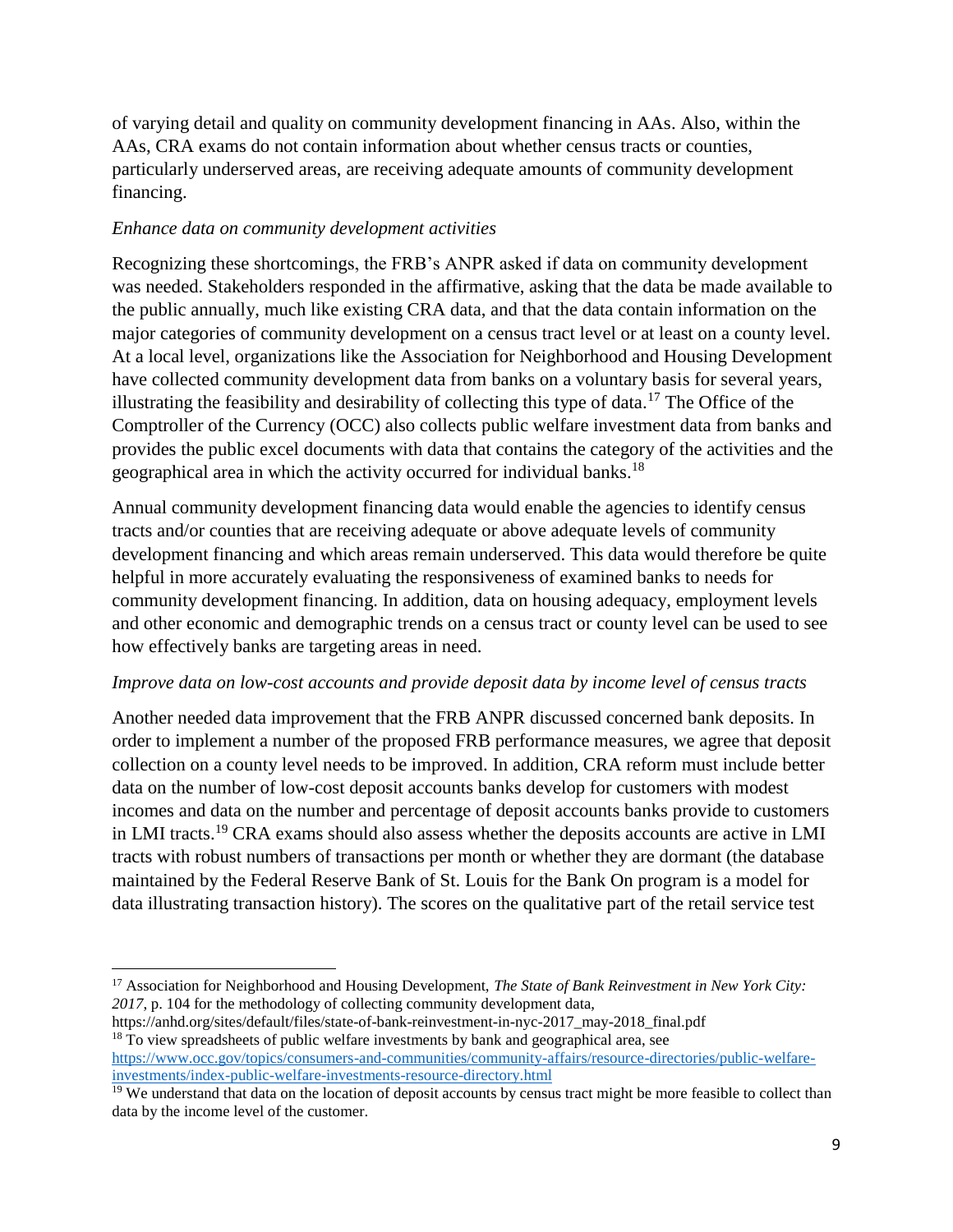can be adjusted based on the usefulness of the deposit accounts as measured by transaction history.

The Cities for Financial Empowerment Fund and the St. Louis Federal Reserve Bank have collaborated on collecting and disseminating data regarding millions of low-cost deposit accounts on a zip code level.<sup>20</sup> This collaboration illustrates that it is desirable and possible to have much improved deposit account data in a publicly available database and on CRA exams.

## *Use data to assess the quality of lending in terms of affordability and sustainability*

Historically, examiners have focused on access to credit but have ignored the quality of lending, with the exception of instances when banks were shown to have violated fair lending rules. This approach has the perverse effect of providing CRA credit when banks make loans with high interest rates or in structures that are not suitable for the needs of borrowers. In extreme cases, banks have partnered with high-cost lenders in partnerships that extend credit through federal preemption at rates in excess of state laws. Examiners should scrutinize lending activities with a view for the quality of the lending, servicing, debt collection practices and its overall suitability for borrowers. When grounds exist to consider the terms of credit as unsuitable, such as when loan performance is unusually poor, examiners should downgrade banks.

The agencies must make greater use of price information in Home Mortgage Disclosure Act (HMDA) data and the forthcoming Section 1071 data. For major consumer lenders, CRA exams should also assess pricing information as well as repayment rates, delinquencies and defaults. Exams conducted by the state of Massachusetts also scrutinize delinquency and default rates in home lending, which the federal agencies should consider emulating.<sup>21</sup> CRA performance should not be confined to an analysis of access to credit but also the affordability and sustainability of credit. High-cost credit that extracts wealth and burdens borrowers in debt do not meet credit needs in a responsible manner and must be panelized on CRA exams.

## **Section 1071 data collection on race and gender and small businesses as a replacement for CRA data on small business/farm lending**

The CFPB recently requested comment on proposed small business and farm data collection required by Section 1071 of the Dodd Frank Wall Street Reform and Consumer Protection Act of 2010. Section 1071 mandates the collection of race and gender of the small business applicant. Section 1071 has the potential to be more detailed than current CRA data on small business and farm lending. The agencies should consider replacing the current CRA data with Section 1071 data and also using Section 1071 to assess lending to minority-owned and women-owned businesses in areas experiencing ongoing discrimination or wide racial and gender disparities in lending along the lines discussed above.

<sup>&</sup>lt;sup>20</sup> Federal Reserve Bank of St. Louis, Bank On National Data Hub[, https://www.stlouisfed.org/community](https://www.stlouisfed.org/community-development/data-tools/bank-on-national-data-hub)[development/data-tools/bank-on-national-data-hub](https://www.stlouisfed.org/community-development/data-tools/bank-on-national-data-hub)

<sup>21</sup>Josh Silver, *Massachusetts CRA For Mortgage Companies: A Good Starting Point For Federal Policy,* NCRC, July 2022, https://ncrc.org/massachusetts-cra-for-mortgage-companies-a-good-starting-point-for-federal-policy/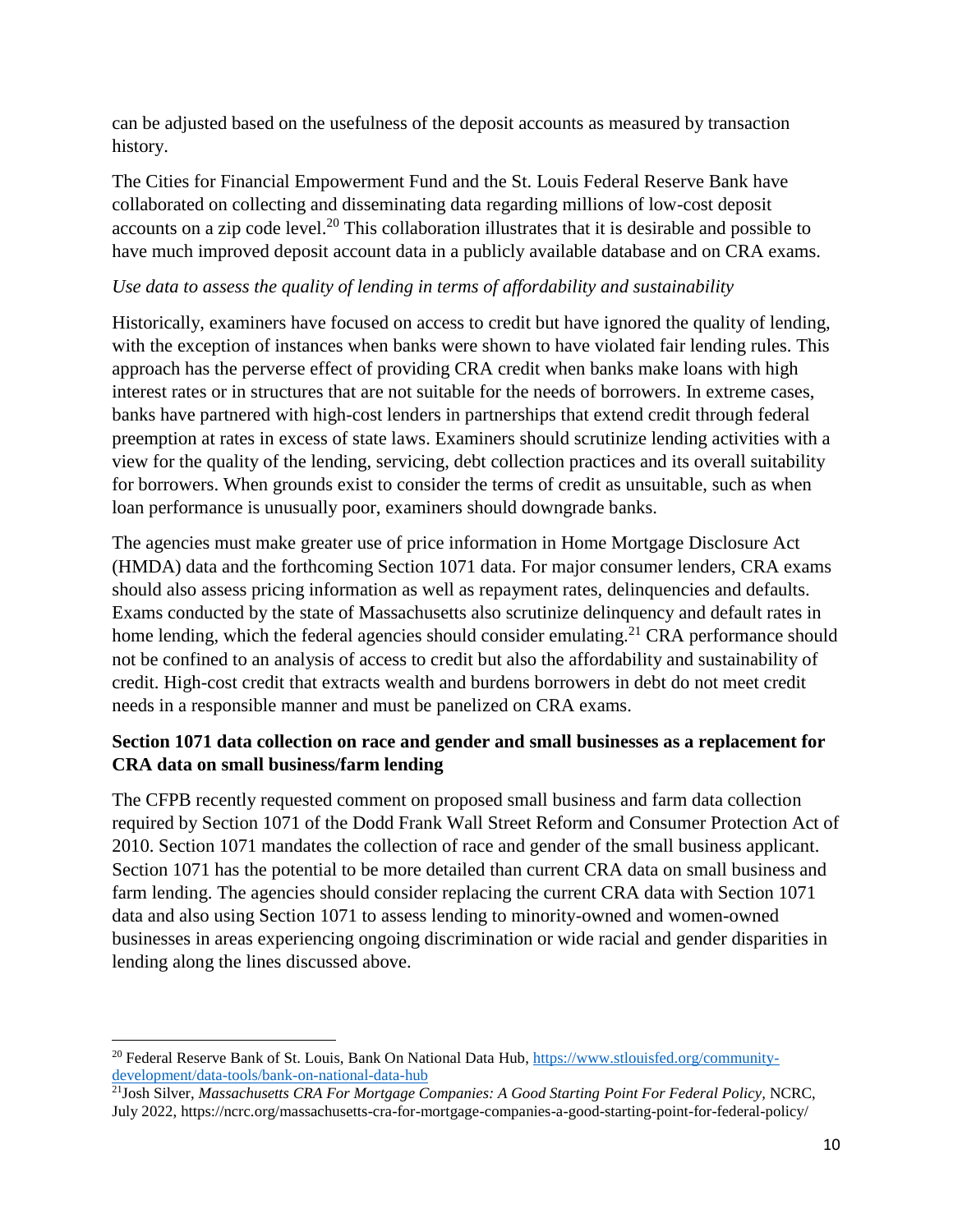## **CRA reform must enhance the significance of efforts to combat climate change and improve disaster preparedness and climate resilience**

The current definition of community development includes activities like energy efficiency improvements in affordable housing or brownfield redevelopment that help reduce greenhouse emissions, lower electricity costs and improve the quality of our air and water overall and in LMI communities.<sup>22</sup> This consideration of climate remediation efforts must continue and be enhanced. The FRB ANPR discussed applying qualitative criteria on the subtests.<sup>23</sup> Impact scores that have a scale of 1 to 5 could be used to evaluate community development activities, with higher impact scores awarded to those activities that include significant climate mitigation or resilience enhancements.

In addition, the Center for American Progress (CAP) developed a methodology for identifying census tracts with high levels of environmental and health hazards.<sup>24</sup> Higher impact scores could likewise be awarded to community development activities that target LMI tracts or communities of color that have high levels of environmental hazards.

Low-income and majority-minority census tracts are disproportionally more likely to be at risk of the negative impacts of climate change.<sup>25</sup> While we recognize that examiners should view exposure to climate change as a risk factor in supervisory reviews and stress tests, agencies should not lose sight of the possibility that risk mitigation efforts could threaten the future availability of capital in affected areas. Secondarily, we acknowledge that minority depository institutions (MDIs), community development financial institutions (CDFIs) and other financial institutions in low-income communities may be disproportionately impacted by climate change. As a result, regulators must carefully devise an approach during the period of transition to a net zero carbon economy that balances safety with equity. Regulatory efforts at climate risk mitigation must not contradict CRA's requirements that banks serve all communities, including LMI and communities of color.

## **CRA exam components must comprehensively exam bank activities**

CRA reform must strengthen, not weaken, CRA exam coverage of activities.

 *Structure of CRA exams:* Component tests or subtests on CRA exams must be comprehensive enough to rigorously evaluate the variety of bank activities including

l

 $22$ See discussions of energy efficiency and other climate mitigation efforts in Community Reinvestment Act; Interagency Questions and Answers Regarding Community Reinvestment; Guidance, Federal Register / Vol. 81, No. 142 / Monday, July 25, 2016 / Rules and Regulations https://www.govinfo.gov/content/pkg/FR-2016-07- 25/pdf/2016-16693.pdf

<sup>&</sup>lt;sup>23</sup> See FRB ANPR cited above.

<sup>24</sup> Michela Zonta and Zoe Willingham, *A CRA To Meet the Challenge of Climate Change: Advancing the Fight Against Environmental Racism*, Center for American Progress, December 2020,

<https://www.americanprogress.org/issues/economy/reports/2020/12/17/493886/cra-meet-challenge-climate-change/> <sup>25</sup> For further information, see Staff Reports, Federal Reserve Bank of New York, Understanding the Linkages

between Climate Change and Inequality in the United States, No. 991 (November 2021), available at https://www.newyorkfed.org/research/staff\_reports/sr991.html.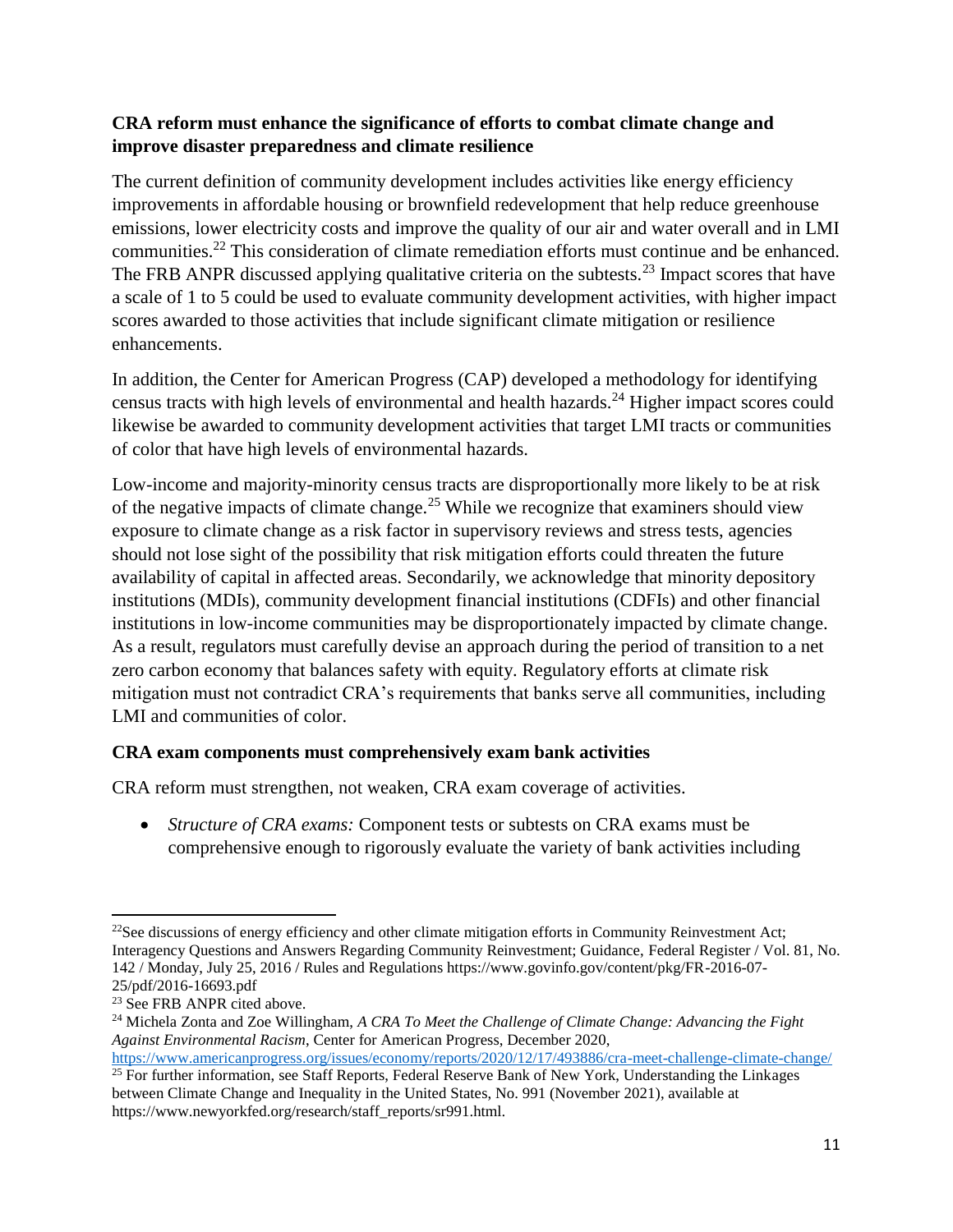retail lending, retail services (branches and deposit accounts), community development financing and community development services.

- *Asset levels for large, intermediate small and small banks:* These asset levels must be established carefully so that banks that currently are expected to offer retail and community development financing and services are expected to provide these activities in the future. Significantly raising the asset threshold for small banks means that many banks that today engage in community development financing and services would not do so in the future.
- *Meaningful strategic plans:* A number of digital-first and limited-scope institutions request strategic CRA plans. We recognize that strategic plans can help exams find the right fit with certain business models. At the same time, we are concerned that some institutions may use strategic exams to set low bars for success. Some lenders design strategic plans that skirt the lending test, even though they make loans to consumers as a normal part of their business model.<sup>26</sup> The current CRA regulation disallows a bank with a major retail lending operation to exclude lending from its strategic plan. This must be reinforced in an update to the CRA regulations.<sup>27</sup>

## **Conclusion**

We look forward to commenting on the interagency proposal for reforming the CRA regulations. If the CRA reform adheres to the objectives of empowering public participation, increasing transparency through data improvements, including race on CRA exams and enhancing consideration of climate remediation, we believe that communities of color and LMI communities would benefit through increases in sustainable retail lending and community development.

For any questions, contact Jesse Van Tol, President and CEO, on *jvantol@ncrc.org* and Josh Silver, Senior Advisor, on *jsilver@ncrc.org*. Thank you.

### **Undersigned Organizations**

National

 $\overline{a}$ 

Americans for Financial Reform Education Fund Better Markets Ceres Consumer Action Corporation for Supportive Housing (CSH) National Alliance of Community Economic Development Associations (NACEDA) National Association of American Veterans, Inc. National CAPACD National Community Reinvestment Coalition

<sup>&</sup>lt;sup>26</sup> For an example of this, see NCRC's comment on Figure Bank, NA's application for a charter application, https://www.ncrc.org/ncrc-comment-letter-on-figure-banks-charter-application/

<sup>27</sup> OCC CRA Regulation, https://www.ecfr.gov/current/title-12/chapter-I/part-25#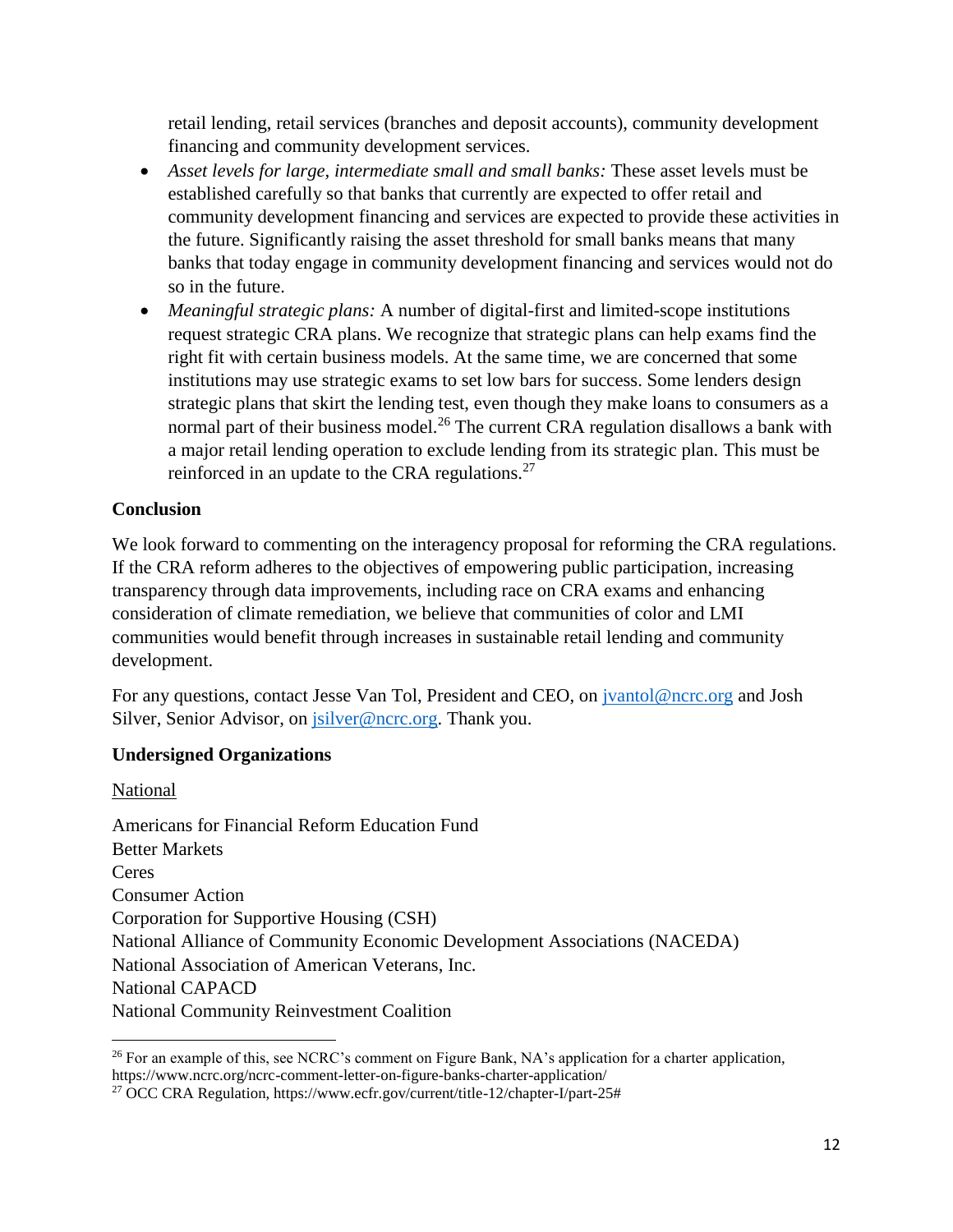National NeighborWorks Association National Urban League Opportunity Finance Network Poverty and Race Research Action Council Public Citizen The Leadership Conference on Civil and Human Rights U.S. Conference of Mayors UnidosUS

### Alabama

Alabama Asset Building Coalition Birmingham Business Resource Center Building Alabama Reinvestment Dothan Housing Ensley District Developers Fair Housing Center of Northern Alabama NAACP Economic Programs Titusville Development Corporation, a CDC

### Arizona

Arizona Housing Coalition Chicanos Por La Causa Action

### California

ASIAN, Inc. 美亞輔鄰社 Beneficial State Foundation caarma.org California Coalition for Rural Housing California Reinvestment Coalition Community Vision Capital & Consulting Homeownership Council of America Low Income Investment Fund Mutual Housing Peoples Opportunity Fund The Greenlining Institute Vermont Slauson EDC

### Colorado

African American Trade Association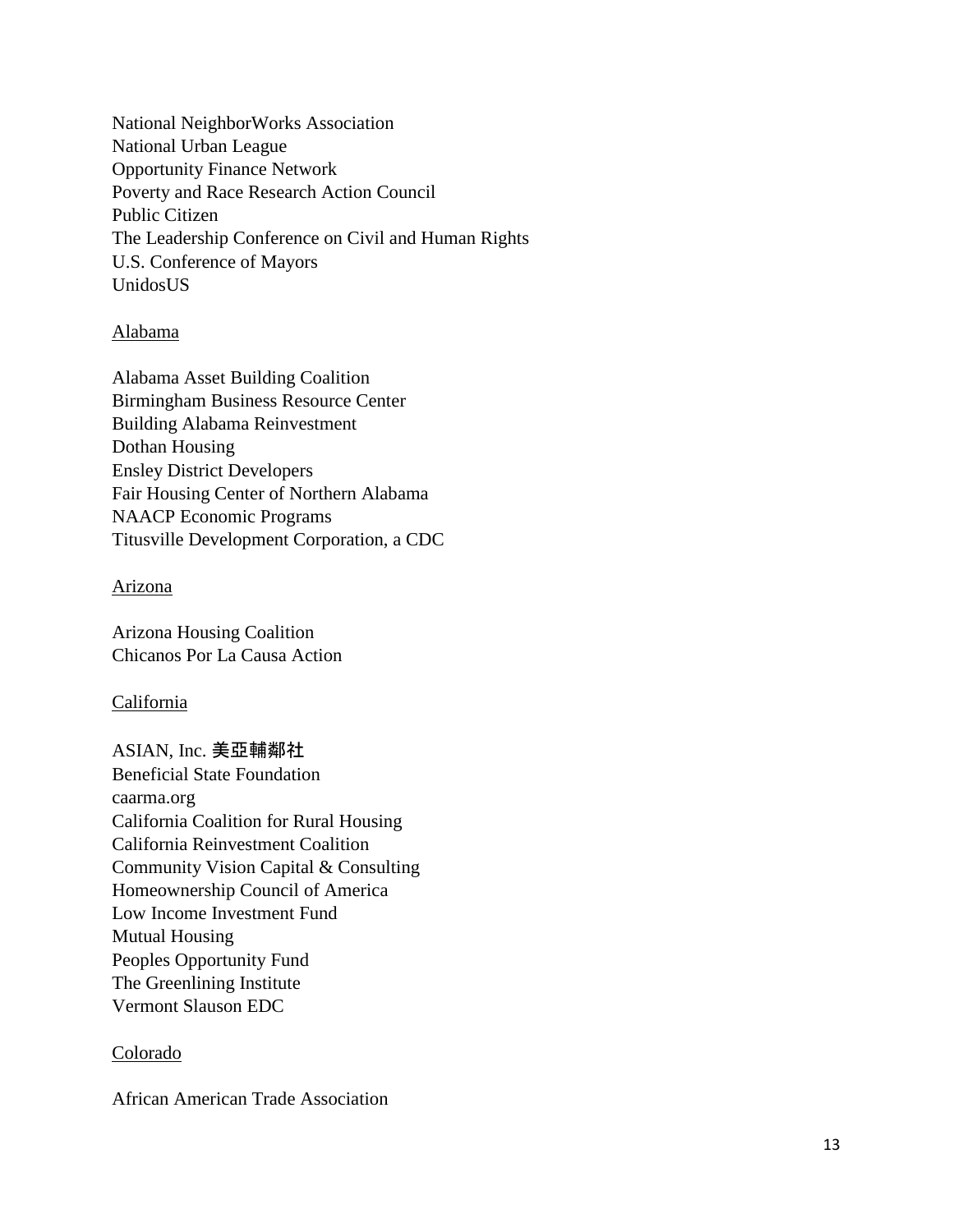### Urban Land Conservancy

### District of Columbia

Latino Economic Development Center Manna Inc. New Community Church

### Delaware

Delaware Community Reinvestment Action Council, Inc. Wilmington Neighborhood Conservancy Land Bank

### Florida

Affordable Homeownership Foundation, Inc. Community Reinvestment Alliance of South Florida Florida Housing Coalition Little Haiti Housing Association, Inc. Solita's House

### **Georgia**

Georgia Advancing Communities Together, Inc.

### Hawaii

Hawai'i Alliance for Community-Based Economic Development

Illinois

Chicago Community Loan Fund Housing Action Illinois Illinois People's Action Universal Housing Solutions CDC Woodstock Institute

### Indiana

Fair Housing Center of Central Indiana, Inc. God's Helping Hand Community Housing Development Organization Incorporated HomesteadCS Northwest Indiana Reinvestment Alliance South Bend Heritage Foundation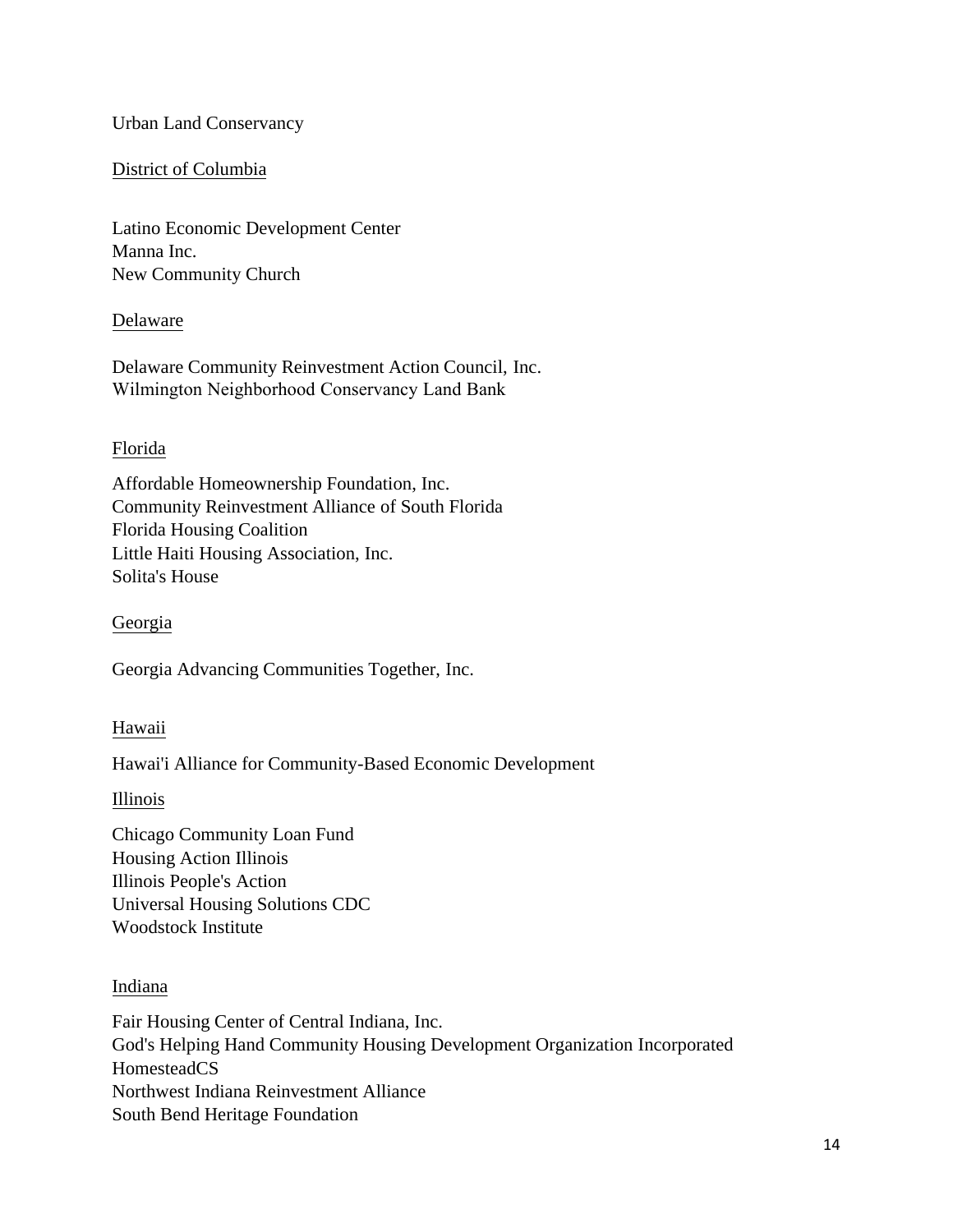### **Kentucky**

Urban Coalition of Appraisal Professionals

### Louisiana

Jane Place Neighborhood Sustainability Initiative

### Massachusetts

ACE MACDC Massachusetts Affordable Housing Alliance

### **Maryland**

African American Chamber of Commerce of Montgomery County, Inc. Community Development Network of Maryland Housing Options & Planning Enterprises, Inc. Maryland Consumer Rights Coalition PFC Black Chamber of Commerce Inc.

### Michigan

LINC UP Nonprofit Housing Corporation U SNAP BAC INC

### Minnesota

Community Reinvestment Fund, USA Jewish Community Action Lewis Associates

### Missouri

Habitat for Humanity of Kansas City Justine PETERSEN Metropolitan St. Louis Equal Housing and Opportunity Council R.A.A. - Ready, Aim, Advocate

### **Mississippi**

Mississippi Communities United for Prosperity (MCUP)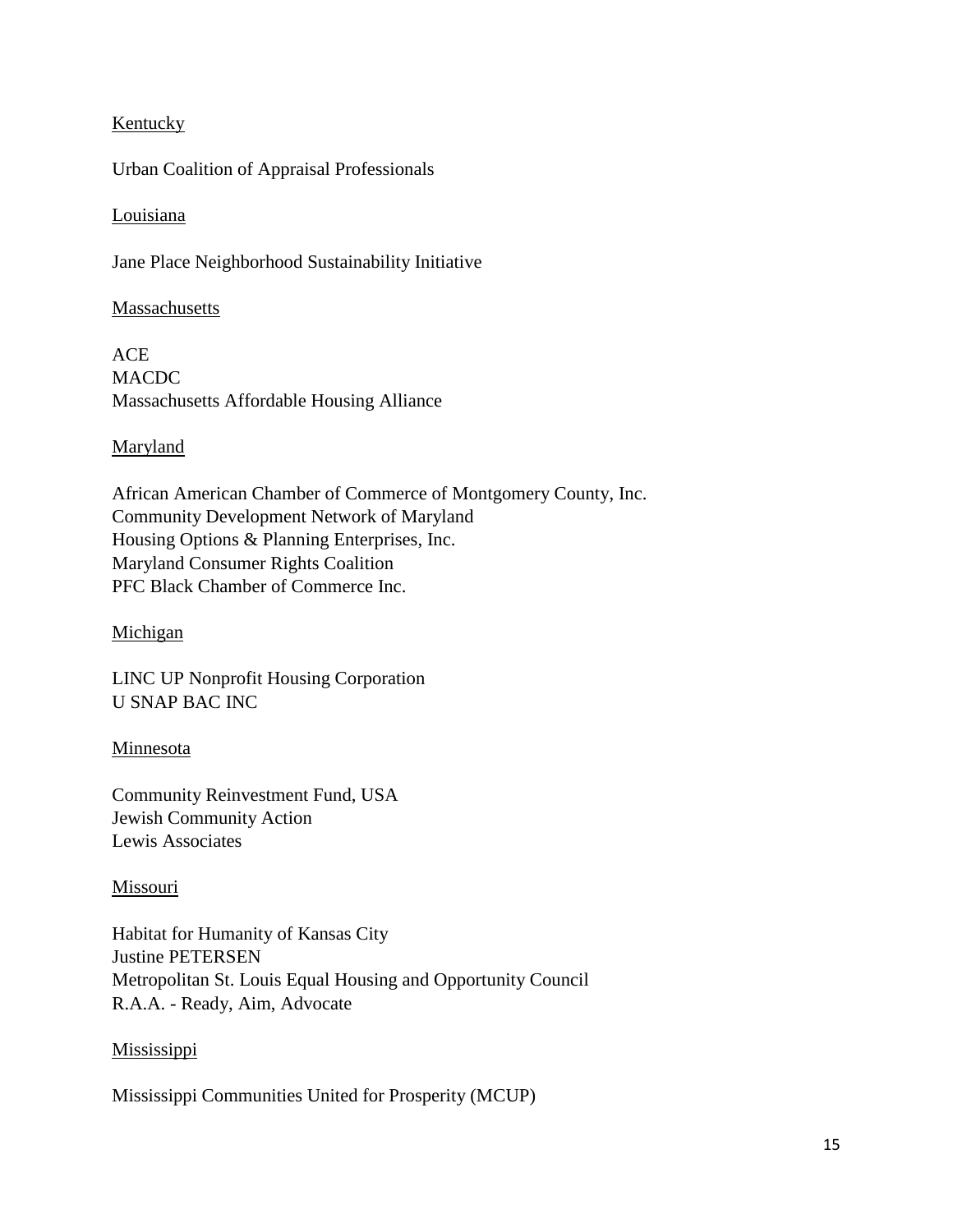### North Carolina

Community Link Henderson and Company Historic District Developers National Trust for Historic Preservation Olive Hill Community Economic Development Corporation, Inc. Reinvestment Partners Town of Apex

New Jersey

New Jersey Citizen Action Urban League of Essex County

#### New Mexico

Southwest Neighborhood Housing Services

### New York

Association for Neighborhood and Housing Development Center for NYC Neighborhoods Central Islip Civic Council Inc. Devotion USA, Inc. Empire Justice Center Fair Finance Watch Long Island Housing Services, Inc.

### **Oregon**

Ohio CDC Association Working In Neighborhoods CASA of Oregon Housing Oregon

#### **Pennsylvania**

Catapult Greater Pittsburgh Ceiba Community First Fund Fair Housing Rights Center in SEPA NeighborWorks Association of Pennsylvania